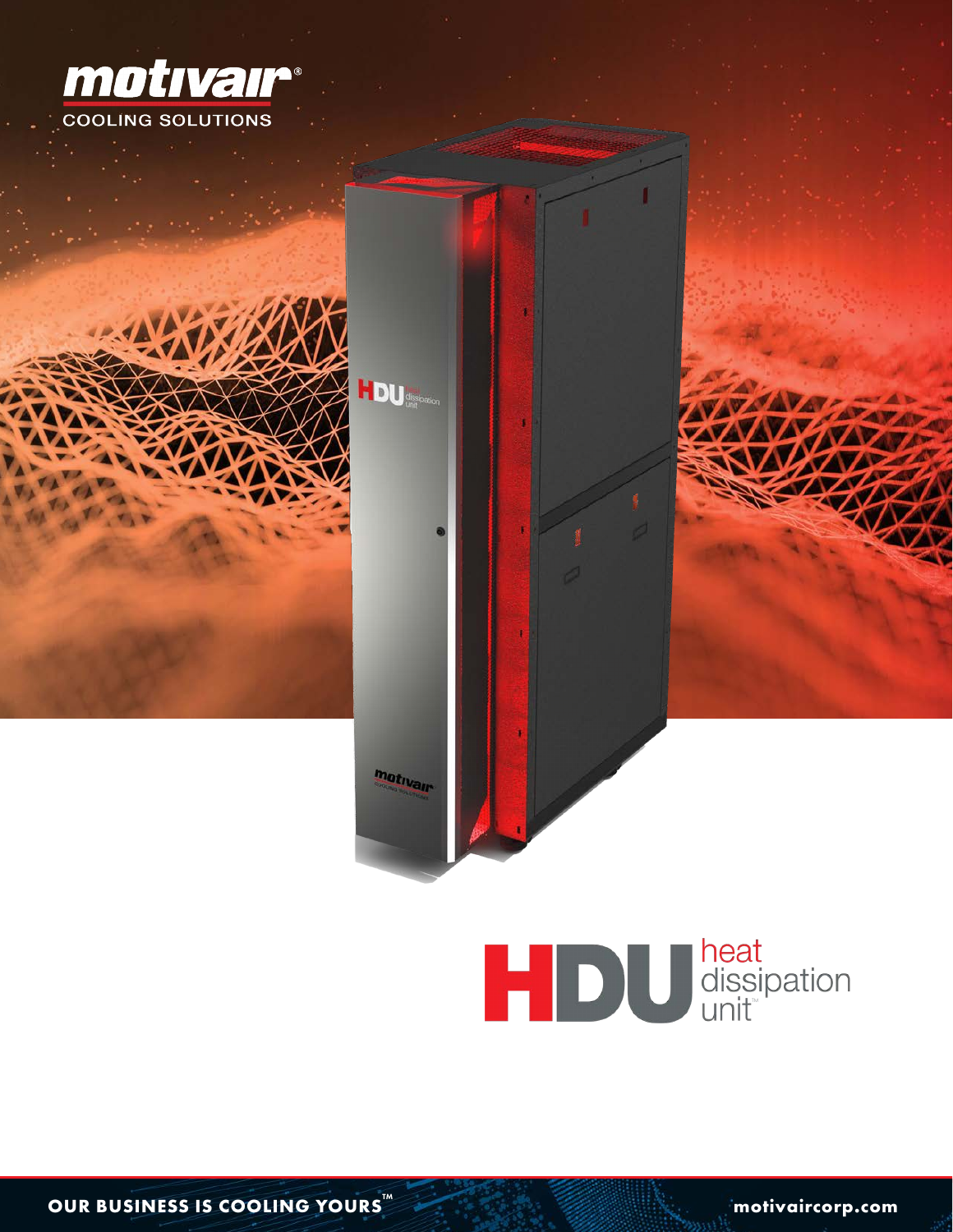# DEPLOY LIQUID COOLING-IN YOUR AIR-COOLED **DATA CENTER**

Designed for use in air-cooled data centers where central chilled water is unavailable. Motivair's Heat Dissipation Unit™ (HDU) allows you to deploy liquid cooling in your data center environment without impacting your infrastructure.

Unlike a Coolant Distribution Unit (CDU) that rejects heat from the server rack to the chilled water loop of the building, a Heat Dissipation Unit™ (HDU) rejects the server heat from the server rack to the white space where building air conditioning would then remove that heat.

#### FLOOR MOUNT FEATURES

- Capacity of 144 KW • Floor mount and in-rack versions
- Hot swappable fans and pumps
- Redundant circulation pumps
- **Leak detection system**
- Made in the USA

#### IN-RACK FEATURES

- Front panel mounted display
- N+1 fan redundancy
- Hot swappable fans
- Leak detection system and remote coolant feeder pump and tank for filling
	- Optional external bypass kit allows in-rack unit to be used to cool a single server or a single cold plate with controllable flows down to 1 lpm while still maintaining the desired cooling capability.
- Optional casters for mobility on site.
- Integrated flow meter with display.
- Made in the USA

**APPLICATION**  On-Chip Cooling, High-Performance Cooling, and Direct Liquid Cooling

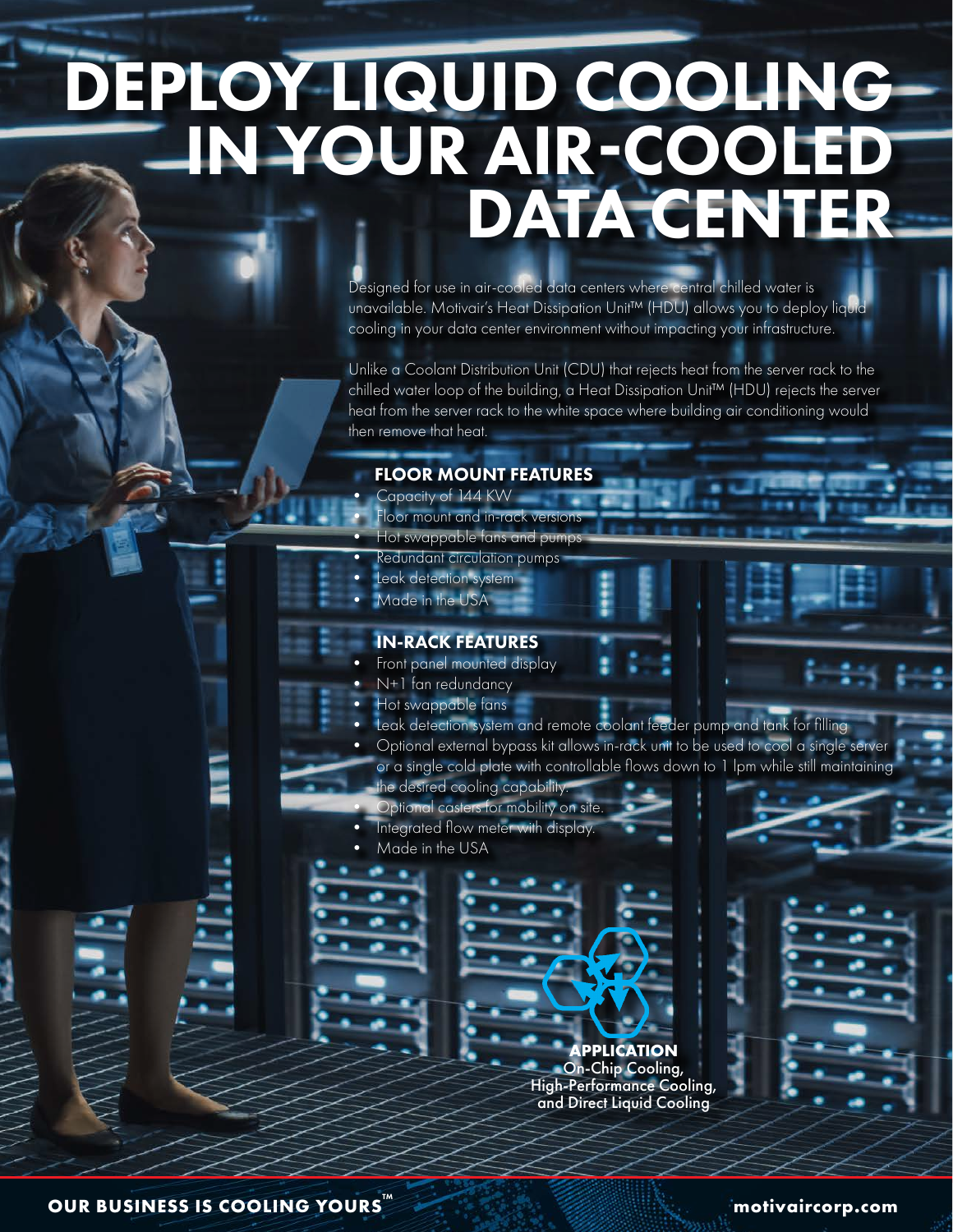

### SPECIFICATIONS

| <b>Models</b>                                        | MHDU 600-5910                                      | MHDU 600-5901                                      | <b>MHDU 600-5900</b>                               | <b>MHDU 15</b>                 | <b>MHDU 10</b>               |
|------------------------------------------------------|----------------------------------------------------|----------------------------------------------------|----------------------------------------------------|--------------------------------|------------------------------|
|                                                      |                                                    |                                                    |                                                    |                                |                              |
| <b>MHDU Dimensions (in):</b>                         |                                                    |                                                    |                                                    |                                |                              |
| Height:                                              | 90.5                                               | 90.5                                               | 90.5                                               | 17.25                          | 17.25                        |
| Width:                                               | 23.5                                               | 23.5                                               | 23.5                                               | 17.35                          | 17.35                        |
| Depth:                                               | 54.3                                               | 54.3                                               | 54.3                                               | 32.5                           | 32.5                         |
| <b>Nominal Cooling Capacity (kW):</b>                |                                                    |                                                    |                                                    |                                |                              |
| 77 F air temperature/113 F liquid supply temperature | 155                                                | 107                                                | 87                                                 | 15                             | 10                           |
| 77 F air temperature/ 95 F liquid supply temperature | 78                                                 | 55                                                 | 45                                                 | 8                              | 6                            |
| Piping Size (IN)                                     | $1''\times 2$                                      | $1''\times 2$                                      | $1''\times 2$                                      | 1                              | 1''                          |
| Nominal Flow Rate (GPM)                              | 32                                                 | 32                                                 | 32                                                 | 18                             | 18                           |
| <b>Piping Type</b>                                   | Non-Ferrous                                        | Non-Ferrous                                        | Non-Ferrous                                        | Non-Ferrous                    | Non-Ferrous                  |
| Electrical                                           | 230 VAC, 1 ph,<br>208 - 417 VAC, 3 ph,<br>50/60 Hz | 230 VAC, 1 ph,<br>208 - 417 VAC, 3 ph,<br>50/60 Hz | 230 VAC, 1 ph,<br>208 - 417 VAC, 3 ph,<br>50/60 Hz | 208-230 VAC,<br>1 ph, 50/60 Hz | 208-230 VAC,<br>ph, 50/60 Hz |

©2022 Motivair Corporation. Motivair reserves the right to modify specifications without notice. Reproduction of this brochure in whole or part is prohibited. Heat Dissipation Unit (HDU)<sup>tm</sup> are trademarks of Motivair Corporation

## **OUR BUSINESS IS COOLING YOURS MOVID AND RESERVE THE MOVID AND RESERVE THE MOVID AND RESERVE THE MOVID AND RESERVE THE MOVID AND RESERVE THE MOVID AND RESERVE THE MOVID AND RESERVE THE MOVID AND RESERVE THE MOVID AND RES**